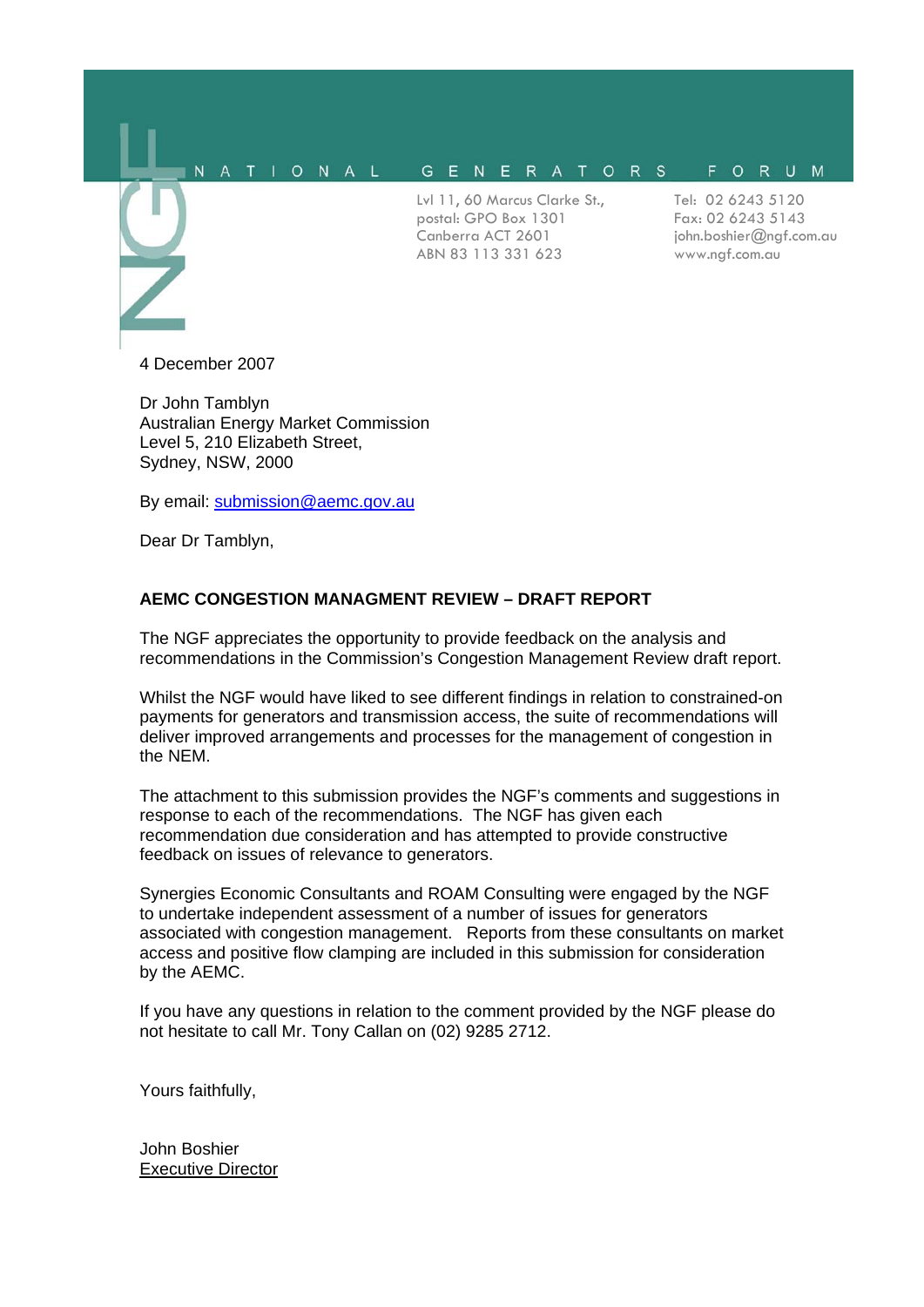# **AEMC CONGESTION MANAGEMENT REVIEW DRAFT REPORT RECEOMMENDATIONS**

**Recommendation 1 and 10 – Localised Spot Pricing and Transmission Pricing.** 

*Improvements to arrangements for negotiated transmission access to the node remain an outstanding issue for a number of generators. The NGF believes aspects of Rule 5.4A are ineffective and need to be improved.* 

The Commission noted that outside the Snowy region there was little evidence of material and persistent congestion in the NEM. Previous submissions to the Commission by the NGF have expressed a different view point. In particular, the NGF has argued that current arrangements will not necessarily ensure emerging congestion is adequately managed and that some generators in the NEM have experienced issues associated with the ineffectiveness of current arrangements for negotiating levels of market access with network service providers.

Whilst there is a diversity of views within the NGF on the materiality of congestion in the NEM, there is agreement that Rule 5.4A Access Arrangements Relating to Transmission Networks should be strengthened. This Rule has proved ineffective and consideration needs to be given to strengthening current arrangements to allow generators to put in place workable access agreements with network service providers where required. One key improvement would be the provision of an arbitration process for disputes associated with terms and conditions of access agreements.

The NGF engaged Synergies Economic Consultants to consider the issue of market access and provide some suggestions for strengthening Rule 5.4A. Their report to the NGF is attached. The Synergies work clarifies the issues associated with Rule 5.4A and provides two potential solutions for the purpose of comparison – the Strong Model and the Weak Model.

At this stage the NGF would like to see a review of Rule 5.4A and the Synergies report provides a good starting point for discussion of possible ways to provide better certainty for generators seeking to negotiate a required level of market access.

# **Recommendation 2 – Constrained-on Payment Regime**

*Constrained-on payments to generators under constraint conditions would fairly compensate generators dispatched into higher priced offer bands. The NGF proposes a regime that provides some compensation whilst addressing the funding concerns.* 

Constrained-on operation occurs when a Generator is called to operate when it would otherwise choose not to. A Generator's unwillingness to operate may be for operational, financial or strategic reasons.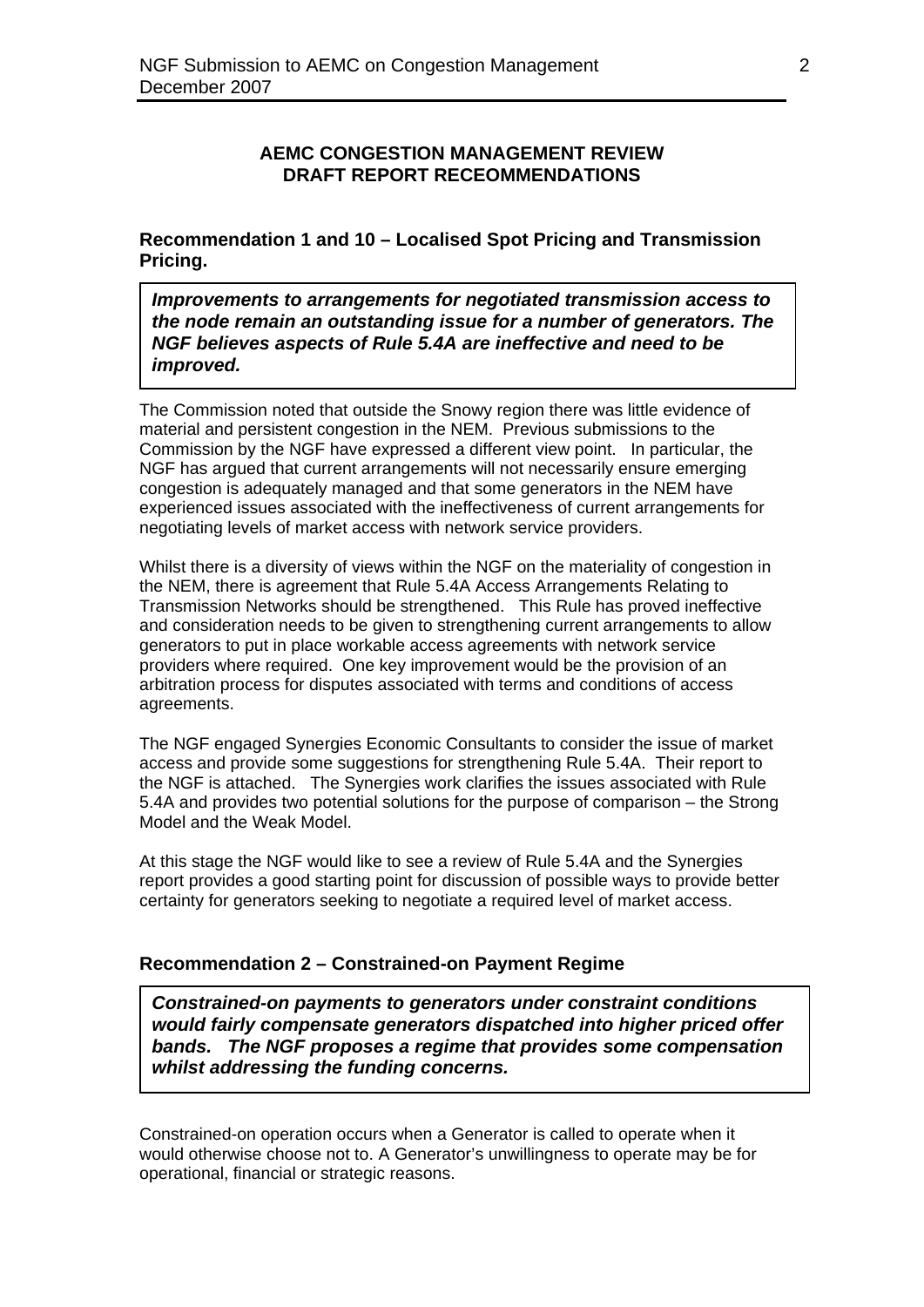### **Limitations of AEMC Analysis**

In the current framework, if a generator is required to generate when it would choose not to (i.e. it is constrained-on) for security and reliability reasons under a NEMMCO Direction, it will receive compensation based on a cost-based formula<sup>[1](#page-2-0)</sup>. A generator may also receive compensation in the form of network support payments from a transmission network service provider (TNSP), which payments are contractually agreed in advance between the TNSP and generator. For all other circumstances payments are not made as a matter of course.

Although the Rules currently provide a basic framework for ensuring generators can be constrained to operate, the framework is seriously deficient in several respects, particularly in terms of the pricing and payment mechanisms. For example:

- there are no clear signals that indicate to generators the likely frequency and duration of constrained-on operation; and
- the price paid under the compensation arrangements does not reflect the true opportunity cost for the generator to supply.

This has important consequences that detract from the advancement of the long term interests of consumers. For example, generators (existing or prospective) are not provided with clear locational signals, so future investment is likely to be affected. It may also result in unwanted strategic behaviour which is none the less rational for generators. For example, generators might deliberately choose not to offer supply by either not entering a bid or entering bids close to or at the \$10,000 (VoLL) in order to ensure that if they are required to operate they will do so under a Direction from NEMMCO.

TNSPs are currently allowed to contract with generators to provide network support. This provides a modest degree of amelioration of the adverse long term economic consequences of the current deficient model for out-of-merit operation. However, the effectiveness of network support arrangements is also somewhat limited as:

- these arrangements are generally used by TNSPs to address network reliability, when the costs of a network augmentation outweigh the contractual costs of network support. As such they are not made generally available to generators for the purpose of managing the risk of being constrained–on. Moreover, even when they are utilised, the contractual duration is generally too short a period to elicit an efficient generation response:
- it is not clear that the distribution rents from such arrangements are efficient (in the sense that they do not offset the efficiency consequences of failing to reflect true marginal costs in pricing);
- there is the likelihood of contractual hold-ups as both generators and TNSPs who have sunk investments are poorly placed to negotiate good contracts; and

 $\overline{a}$ 

<span id="page-2-0"></span><sup>&</sup>lt;sup>1</sup> Section 4.8.9 of National Electricity Rules..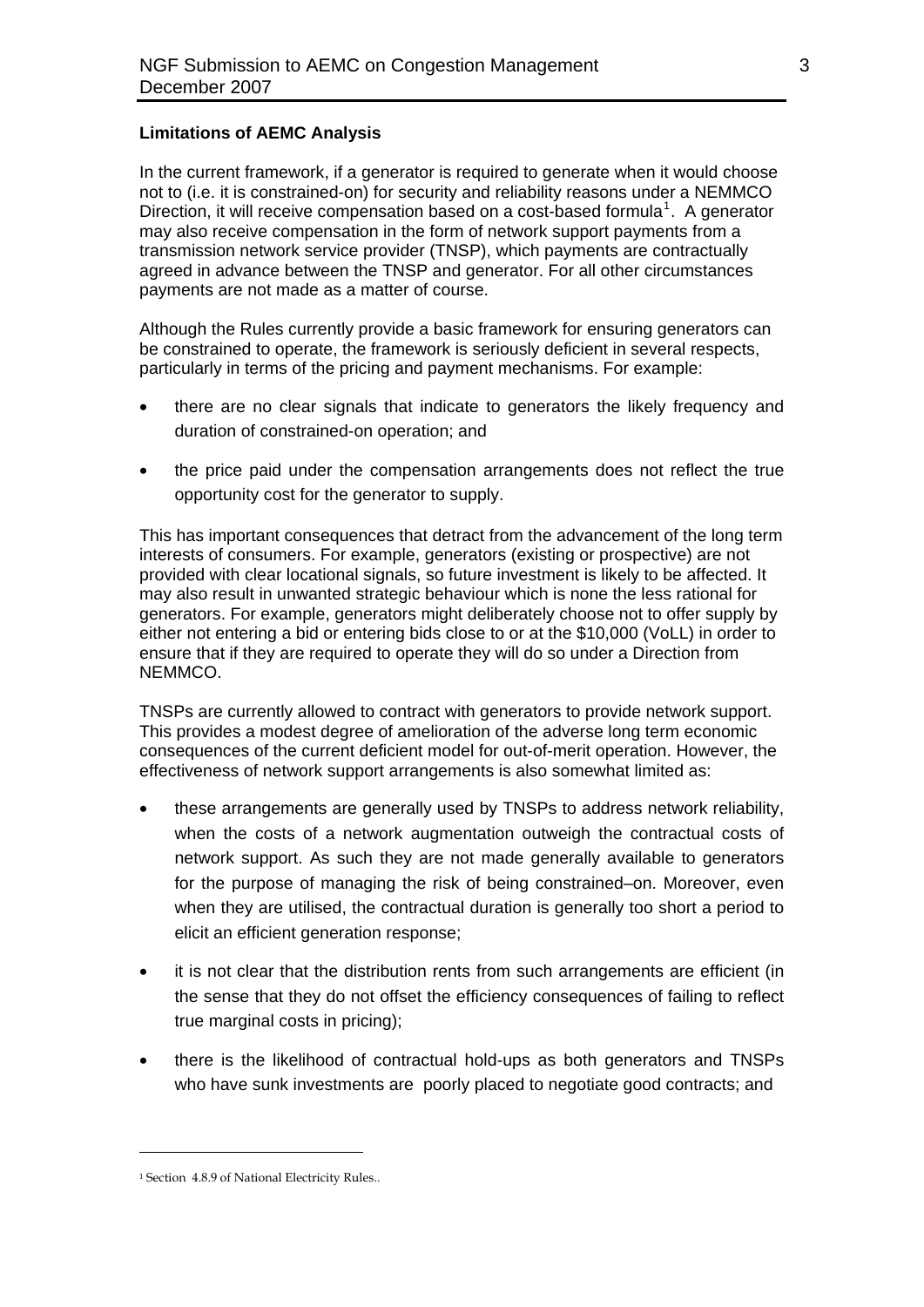• there is limited transparency associated with the individual payments made to specific generators.

#### **Constrained-on Payment Scheme**

Given the shortcomings of the current arrangements the NGF believes that an improved compensation scheme for generators based on generators making an election between two alternative compensation approaches – short run price (bid price) or long run price (LRMC) should be introduced for all constrained-on events.

The reason for allowing generators to choose between the two approaches is that the existing compensation arrangements for constrained on generators (where they either accept the prevailing spot price or generate pursuant to Directions) may be reasonable for peaking gas fired generators but in many situations will be inadequate. (such as for base load or hydro generators).

Under this approach every three to five years a generator would elect the method for compensation (compensation approach). Once this decision has been exercised it would only be under exceptional circumstances that a change would be permitted in the interests of regulatory certainty and transparency. Similar approaches have been applied in other international markets such as California<sup>[2](#page-3-0)</sup>.

If a Generator selects the short run approach it would receive its bid price for each MWh sent out during that trading interval to relieve the congestion. This approach is the most efficient approach (in the absence of a true locational pricing framework) as the prices ultimately paid by consumers reflect the Generator's opportunity cost of being dispatched out-of-merit.

The AEMC notes that implementing a constrained-on payment may result in transitory market power being misused by constrained-on generators. While this is a possible outcome, when generators receive a level of compensation based on their bid or spot price, concerns about the potential for the misuse of market power should not be given preference over increased efficiency in dispatch or improved locational signals for investment.

When designing markets, the rules of operation of the market should seek to ensure that market participants reveal their opportunity costs and are compensated (if called upon to operate) accordingly. Rules that deal with participants whose revealed opportunity costs indicate a misuse of market power should sit outside of the detailed trading rules.

The issue of market power does not provide a reason to ignore the adverse consequences of constrained on payments being deficient. Rather the better approach is to address the limitations of market power as a specific measure. Ignoring this basic principle significantly increases the likelihood that markets will fail to advance the long term interests of consumers.

Market power issues can be (and are currently) effectively addressed through the current laws and regulatory measures. However if the potential risks are seen to be

 $\overline{a}$ 

<span id="page-3-0"></span><sup>2</sup> In California, reliability must run generators (those that would be constrained-on) had the option of being paid on terms similar to LRAC or on terms that more closely reflected their short-run opportunity costs. This was a feature of both the pre and post crisis market structures given it was designed to deal specifically with constrained-on circumstances, worked well and was largely supported by industry stakeholders.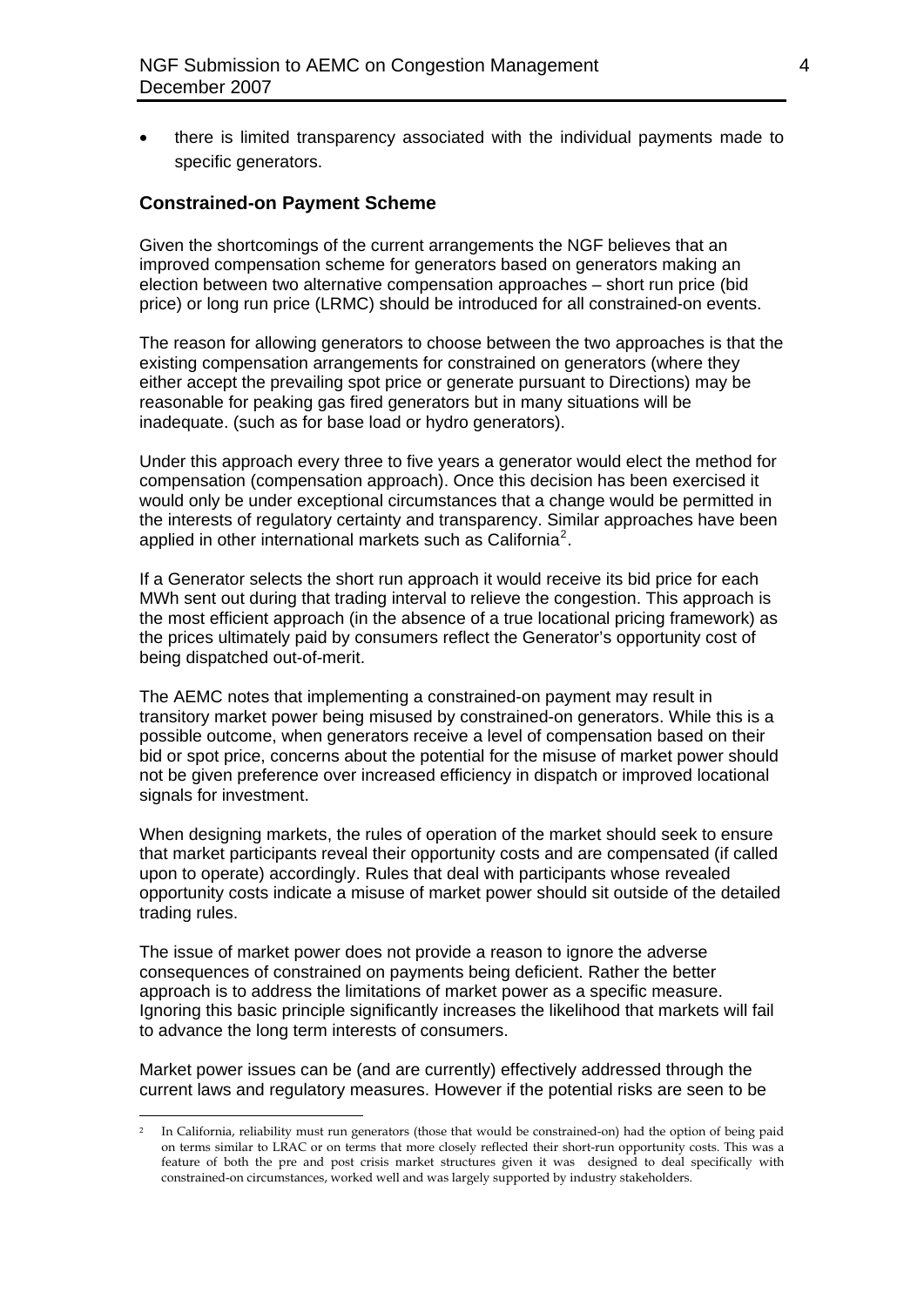demonstrably greater than the status quo, consideration could be given to some additional targeted requirements as discussed below. These laws and regulations could be brought to bear if a constrained-on generator is demonstrably misusing market power.

These concerns could be mitigated through effective regulatory mechanisms, such as the following additional provisions:

- the current market monitoring responsibilities of the Australian Energy Regulator (AER) to be expanded to cover bids made by constrained-on Generators; and
- if the AER believes a Generator has exercised market power and/or believes the level of compensation paid for a particular constrain has been 'excessive' it should have the power to conduct a formal review and assign penalties where relevant (comparable to current NEL/NER provisions).
- Alternatively to the above point: Allow the AER to reasonable 'cap' the price or payments received by a generator when constrained-on.

The proposed compensation mechanism, which relies upon transparency and some of the existing regulatory measures (clarified if necessary to confirm their application to constrained on bidding behaviours) to manage the potential for the misuse of market power (e.g. market monitoring by the AER) but allows some signalling of the true economic costs of transmission congestion, will be markedly superior to the status quo.

If the Generator selects the long run approach it would receive its Long Run Average Cost (LRAC) of production. This approach is currently used by NEMMCO to provide compensation to generators directed to operate, in order to relieve network congestion.

The LRAC is calculated using the following formula:

1000\*Unit Fixed Costs (\$/kW/yr)\* Registered Capacity (MW)\_ Variable Cost + Energy Generated(MWh) \*  $\frac{1000^{\circ}$  Unit Fixed Costs ( $\frac{S/KW/yr}{r}$  Registered Generation (MWh/yr)

This approach has two key components – variable and fixed costs. The variable cost component represents the additional net direct costs the generator would have incurred as a result of being required to operate to alleviate network congestion. The second component represents a contribution to fixed costs based on new entrant pricing, whilst recognising the depreciated state of the generation asset. In terms of fixed costs, the above formula will provide the generator – if it is paid LRAC for all of expected annual generation –its actual direct costs of output and the annualised, depreciated fixed costs of the similar, notional new entrant.

Compensation would be paid for each MWh sent out to relieve the resultant congestion. This choice will further improve the overall efficiency of the system. It provides a further mechanism for generators to manage the risk of being constrained-on that, if chosen by the generator, is a superior reflection of the underlying economics of the transmission constraint.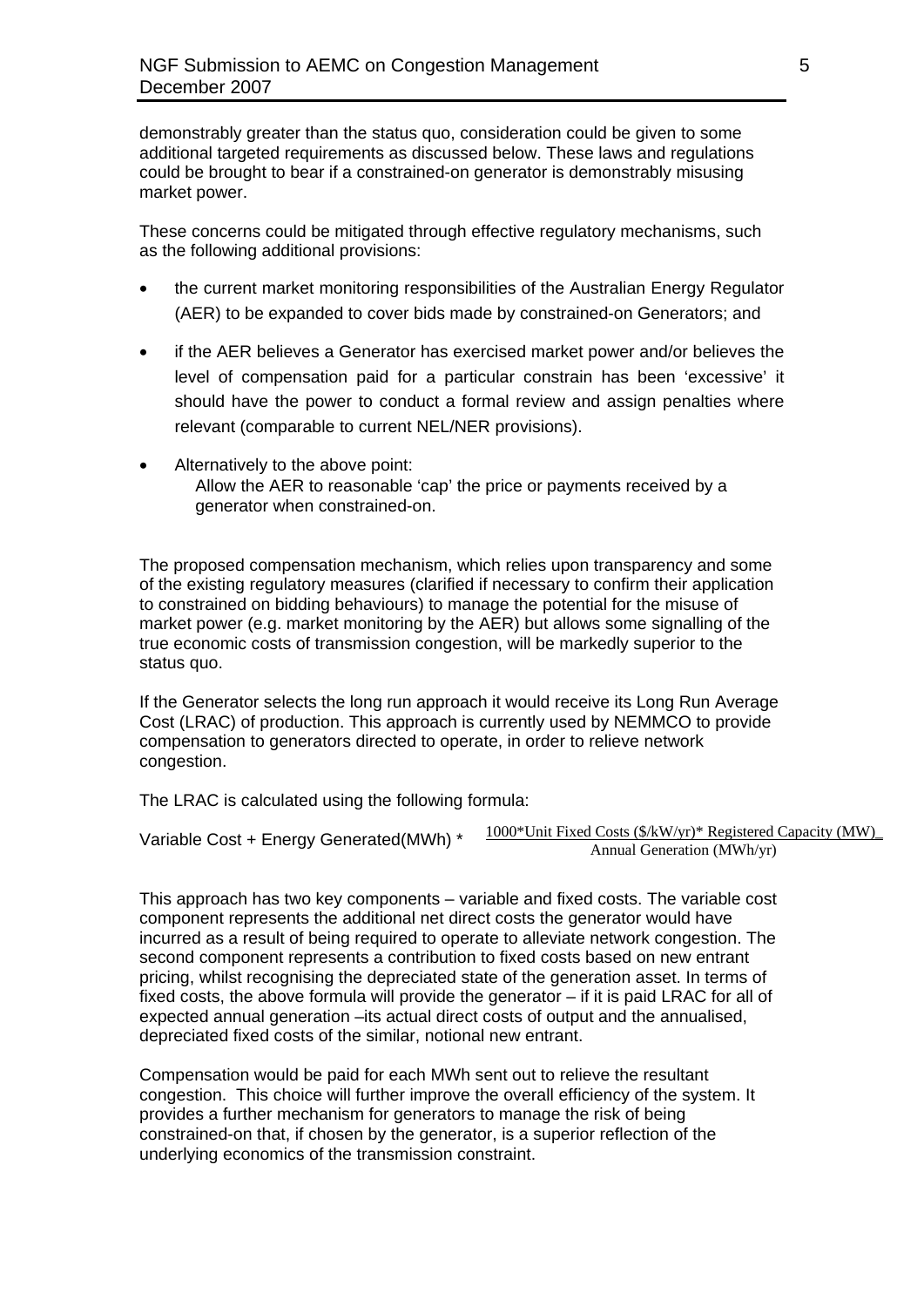This approach (through the short run approach) more closely reflects the basis of remunerating generators in the National Electricity Market that is, according to opportunity cost<sup>[3](#page-5-0)</sup>. While LRAC pricing, under the long run approach, rarely reflects the generator's opportunity costs it will, compared to the status quo, result in a reduced level of overall market distortion.

The payment shortfall (level of compensation paid), under either of the possible approaches could be recovered through an uplift payment, preferably through TUOS. By recovering the payment shortfall via TUOS consumers located in the region will face the direct costs associated with alleviating current levels of network congestion, be that through network augmentations or constrained-on payments. Furthermore by explicitly recognising and pricing constrained-on payments, through a transparent mechanism, market participants will be able to make more informed and efficient locational investment decisions. This will in turn enhance the dynamic efficiency of the NEM which will clearly operate to promote the long term interests of consumers, notwithstanding the fact that the approach may cause a small increase in TUOS. This amount could be levied by NEMMCO on the relevant TNSP's who could recover the shortfall as an annual cost pass through, similar to the process currently used for network support payments.

Uplift payments may be volatile and could present risk issues for the TNSP's. To mitigate this risk, payment could be sourced from settlement residues or auction proceeds where there is a clear link to an interconnector. Where such a link does not exist, payments could be capped to minimise volatility. Where a constraint is consistently resulting in 'constrained-on' payments an obligation could be placed on the relevant TNSP to negotiate an appropriate network support agreement.

## **Recommendation 3,4,5 – Inter-regional Settlement Residues (IRSR).**

*The proposed changes to the IRSR arrangements will increase the 'firmness' and usefulness of these instruments and thus enhance competition across regional boundaries.* 

The NGF believes that NEMMCO should minimise market intervention which is directed to achieving outcomes unrelated to system security and reliability. This is primarily to due to the arbitrary nature of intervention and the resultant financial risks it creates for Market Participants.

Although participants can predict (to some level) when intervention may occur, it is not known for certain when and for how long NEMMCO will deliberately clamp power flows. This can have significant implications on market outcomes - efficiency of dispatch and prices - as it introduces additional complexity and uncertainty at times when interconnector constraints are binding and higher prices are likely to occur. Intervention also increases the level of uncertainty for Market Participants associated with the ability to use IRSR units as an interregional risk management tool.

 $\overline{a}$ 

<span id="page-5-0"></span>The payment rule is that generators are remunerated at the opportunity cost of the marginal generator, as represented in the generators voluntary offer price.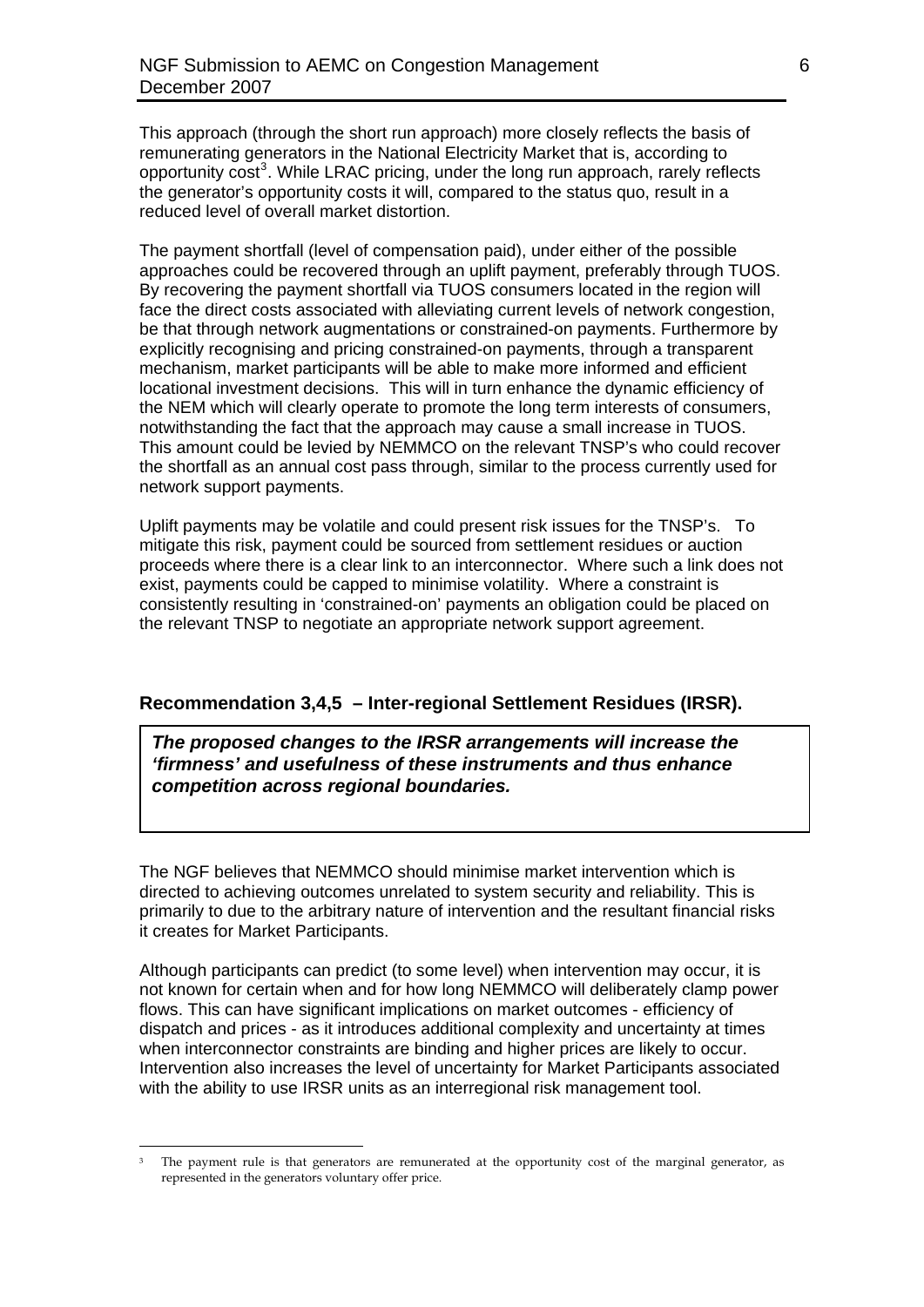The NGF therefore supports the AMEC's recommendation to increase the threshold for NEMMCO intervention, to limit the accumulation of negatives settlement residues, from \$6,000 to \$100,000. However, increasing the threshold for intervention will have little impact on the overall efficiency of market dispatch, prices or competitive pressures, if clamping eventually occurs.

The NGF is conscious that the clamping issues have emerged in response to concerns being expressed about the firmness of settlement residues. While interventionist measures such as positive flow clamping will 'firm-up' IRSRs, the NGF believes that the more appropriate response is to separate the funding issue from the market dispatch issue.

The NGF considers that the most efficient way to address the issue of negative settlement residues is to allow the market to operate without intervention in the form of clamping and to identify an alternative means to fund accumulated negative settlement residues.

A number of alternatives could be pursued to fund negative settlement residues. An uplift representing the total value of the residues could be applied to either wholesale energy prices or transmission prices. The uplift could be applied to prices (wholesale or transmission) in the importing region as consumers will benefit from the flow of cheaper energy. Alternatively, residues could be charged to generators. However due to the nature of the NEM it would be difficult to ascertain the level of liability to be assigned under a 'causer pays' framework. In terms of allocative efficiency and administrative simplicity an uplift payment levied on TNSPs would be preferred. An additional benefit of this type of model is that the true costs of problems caused by the simplified pricing model in the NEM would, to an extent, become more transparent. This will help identify efficient improvements in the pricing model. The proposal to discontinue the practice of netting off negative residues against positive residues within each billing week is therefore supported, as previously argued by the NGF, in favour of funding by the importing region TNSP (eg via auction proceeds).

In regard to the positive flow clamping proposal, ROAM Consulting was engaged by the NGF to consider the proposal from a market operations perspective and comment on the implications of implementing the proposal. It is clear from their analysis that there are a number of issues that would have to be resolved before the proposal is further considered. A summary report from ROAM is attached for the consideration of the AEMC.

# **Recommendation 6 and 7 – Constraint Equation Formulation**

*An independent review of existing constraint formulation processes is required to fully define the current concerns associated with a lack of process effectiveness and transparency. An arbitration process for constraint formulation disputes would further improve the existing process.* 

Constraint equations can have a significant impact on the commercial performance of market participants and the efficiency of the dispatch process. Given the importance of constraint equations, market participants should be provided with sufficient information to understand NEMMCO's approach to constraint equation development,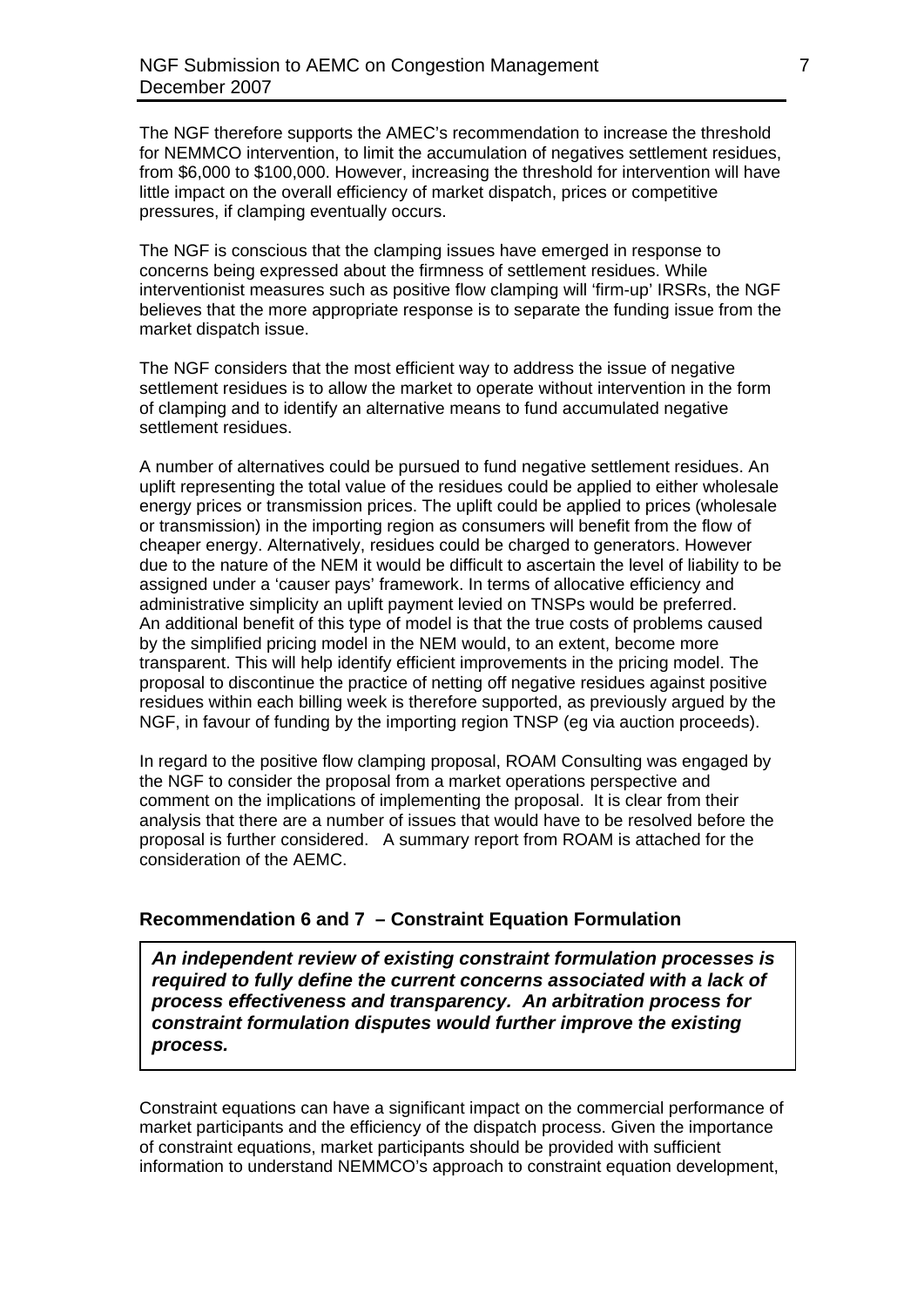formulation and implementation, to be able to assess the impact of constraints on dispatch and pricing and, if appropriate, challenge NEMMCO's assessments.

The NGF therefore supports the AEMC's recommendation for NEMMCO to develop constraint equation guidelines in consultation with stakeholders and the requirement for NEMMCO to adhere to the published guidelines. These measures will assist in providing market participants with a higher degree of transparency and predictability. However, due to the complexity of formulating constraint equations and the dynamic nature of the NEM further consideration should be given to the adequacy of this recommendation.

In particular, the NGF believes that the level of confidence market participants have in the dispatch process will be enhanced if the existing constraint equations and the constraint formulation process is subjected to a periodic independent review, to be performed by an expert. The NGF would prefer that the expert be appointed by an independent body such as the AEMC, but recognises that if this responsibility was inconsistent with the NEM governance structure, the review could be managed by NEMMCO.

The independent review would consider the development, formulation and implementation of the constraint equations.

The NGF believes that the key benefit of this approach is that in addition to transparency, it provides a formal approach to scrutinise the constraint formulation process as well as the appropriateness of the constraint equations themselves. In turn, this provides a vehicle for more informed analysis and debate of the process and its outcomes that is likely to be more accessible to market participants than just the publication of guidelines. Over time, it will also provide confidence to the market that the constraint equation guidelines are being observed in practice.

Accordingly, the NGF believes that an independent review of the constraint formulation development and implementation process is necessary to:

- facilitate a more informed debate about the constraint equation formulation process;
- provide a vehicle to improve the constraint development and implementation process; and
- thereby increase the confidence market participants have in the dispatch process generally.

The NGF believes that the first review of the constraint formulation and implementation process should precede the development of the constraint equation guidelines. This will ensure that the guidelines that are initially developed will have the benefit of the independent review and its outcomes.

Future reviews (perhaps conducted every 2 years) would then:

• test a geographically representative sample of constraint equations to ensure they have been formulated, developed and implemented in accordance with the constraint guidelines;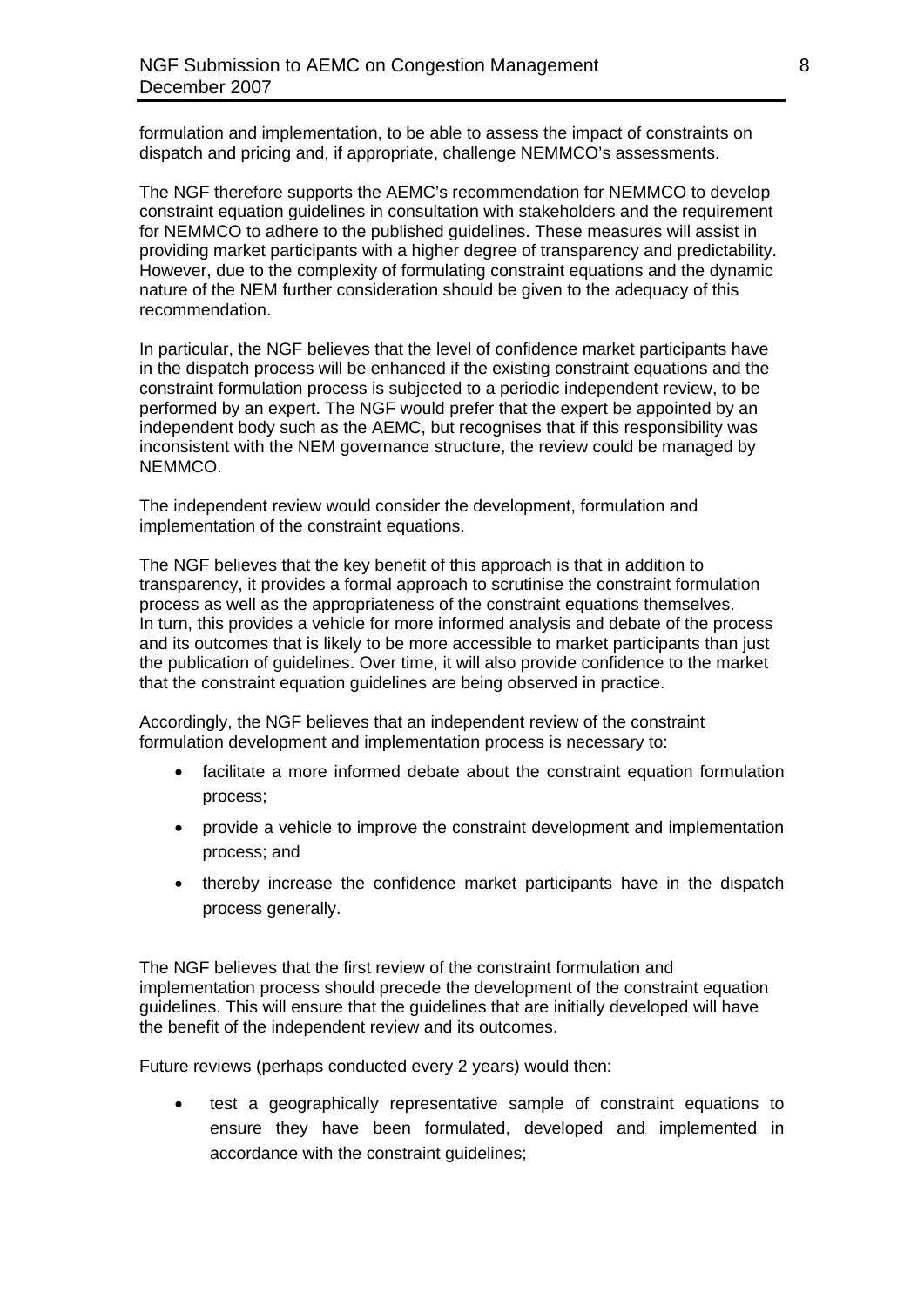- comment on the appropriateness of the constraint guidelines and whether they will result in efficient dispatch; and
- produce a public report including recommendations.

# **Recommendation 8 and 9 – Information Resource**

*An enhanced congestion information resource must include information that assists participants to manage market risk and not be a resource burden on NEMMCO.* 

The NGF is very supportive of the recommendation to develop an information resource to inform market participants on the nature and timing of constraints.

However, the nature of NEM operations is such that there is a very large volume of data associated with network constraints and unless the information resource is strictly targeted to the needs of market participants then there is a risk that the burden of maintaining the resource may well exceed its usefulness. To avoid this outcome an incremental approach to the development of the resource could be considered with the first step being the establishment of a resource that brings together existing data into a single easily accessible source. Information of limited value could then be stripped out of the database. Additional constraint related information can then be added to the resource to address clear data deficiencies and the needs of market participants.

In general, congestion related information falls into categories associated with time periods, that is;

- Real time
- Pre-dispatch period
- PASA time periods; and the
- Longer term.

For each time period, information could include (where appropriate);

- Identification of potential congestion events;
- The consequences of the congestion on market operations;
- The potential need for network support, or transmission augmentation; and
- The implication for an individual generator's physical access.

In relation to the real time data, there would be some benefit for market participants to have access to real time transmission flow data, transmission equipment that is out of service and equipment rating changes. The NGF acknowledges that there are some concerns associated with the publication of real time generation dispatch data that would need to be fully considered as part of the consultation process.

For the longer term, the information resource will need to clearly identify with sufficient notice the potential for transmission augmentation or regional boundary change. To a large extent much of this information is already available from a